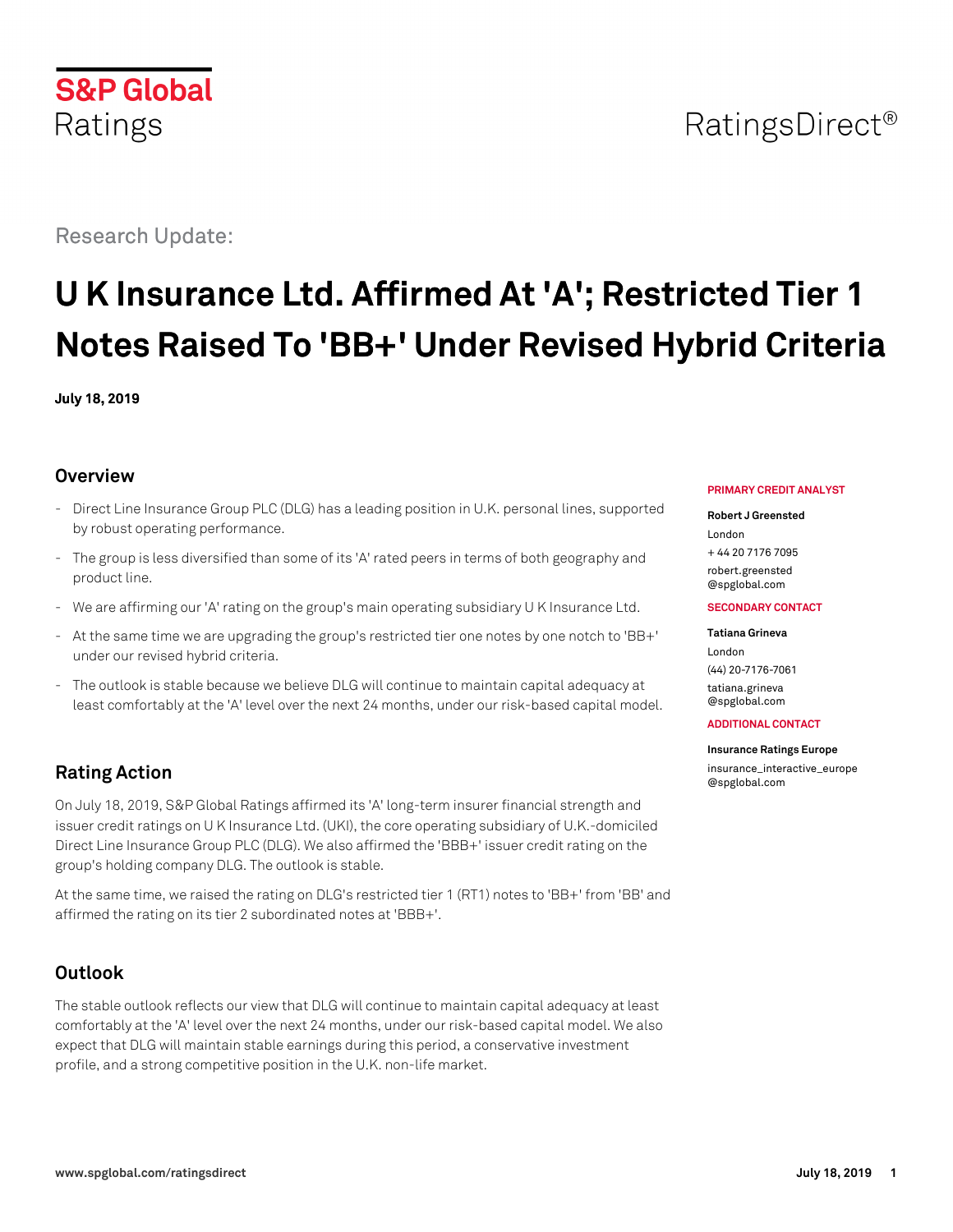### **Downside scenario**

Although we consider a downgrade unlikely in the next two years, we could lower the rating if:

- The group's capital adequacy were to fall below the 'A' category and the group was unable or not committed to rebuilding capital to meet our 'A' level requirement; or
- The group's underwriting profitability and market share significantly deteriorated with combined ratios consistently above 100%.

### **Upside scenario**

We consider an upgrade unlikely in the next two to three years. However, we would consider raising the rating if DLG's management committed to maintaining its capital consistently at the 'AAA' confidence level.

## **Rationale**

The rating action on DLG's RT1 notes follows our review of the notes under our revised criteria ("General Criteria: Hybrid Capital: Methodology And Assumptions," published July 1, 2019, on RatingsDirect).

The rating on DLG reflects the group's leading position in the U.K. personal lines insurance market and its very strong capital adequacy under our risk-based capital model. The rating also reflects the consistent underwriting profits DLG's management has delivered since the group listed on the London Stock Exchange in 2012. The group remains relatively undiversified outside of the U.K. personal lines market.

Following the new criteria implementation, the rating on the RT1 notes is now three notches below the long-term issuer credit rating (ICR) on DLG:

- One notch to reflect the notes' subordination to the company's senior obligations;
- One notch to reflect the risk of a potential temporary write-down of principal; and
- One notch to reflect the payment risk created by the mandatory and optional coupon cancellation features.

The rating on these notes was previously one notch lower, because we believed that the payment risk was higher than for the group's other hybrid instruments. We now believe that the payment risk on these notes is not materially greater than for the group's tier 2 hybrids, which would also be required to defer coupons upon a breach of DLG's solvency capital requirement (SCR). We believe that one notch is sufficient to reflect the payment risk on these notes as well as on the group's other hybrids, in part because the SCR coverage level has been strong and is expected to remain so with limited sensitivity or volatility. The SCR stood at 170% on Dec. 31, 2018.

We will monitor DLG's SCR coverage and capital plans to assess whether the ICR adequately incorporates the payment risk associated with DLG's hybrid instruments. An unexpected deterioration in the group's regulatory solvency position not accompanied by our raising the ICR, or increased sensitivity to stress, could lead us to lower the rating on the notes by widening the notching between them and the ICR, in order to ensure that the rating on the hybrid instruments follows a measured transition to default.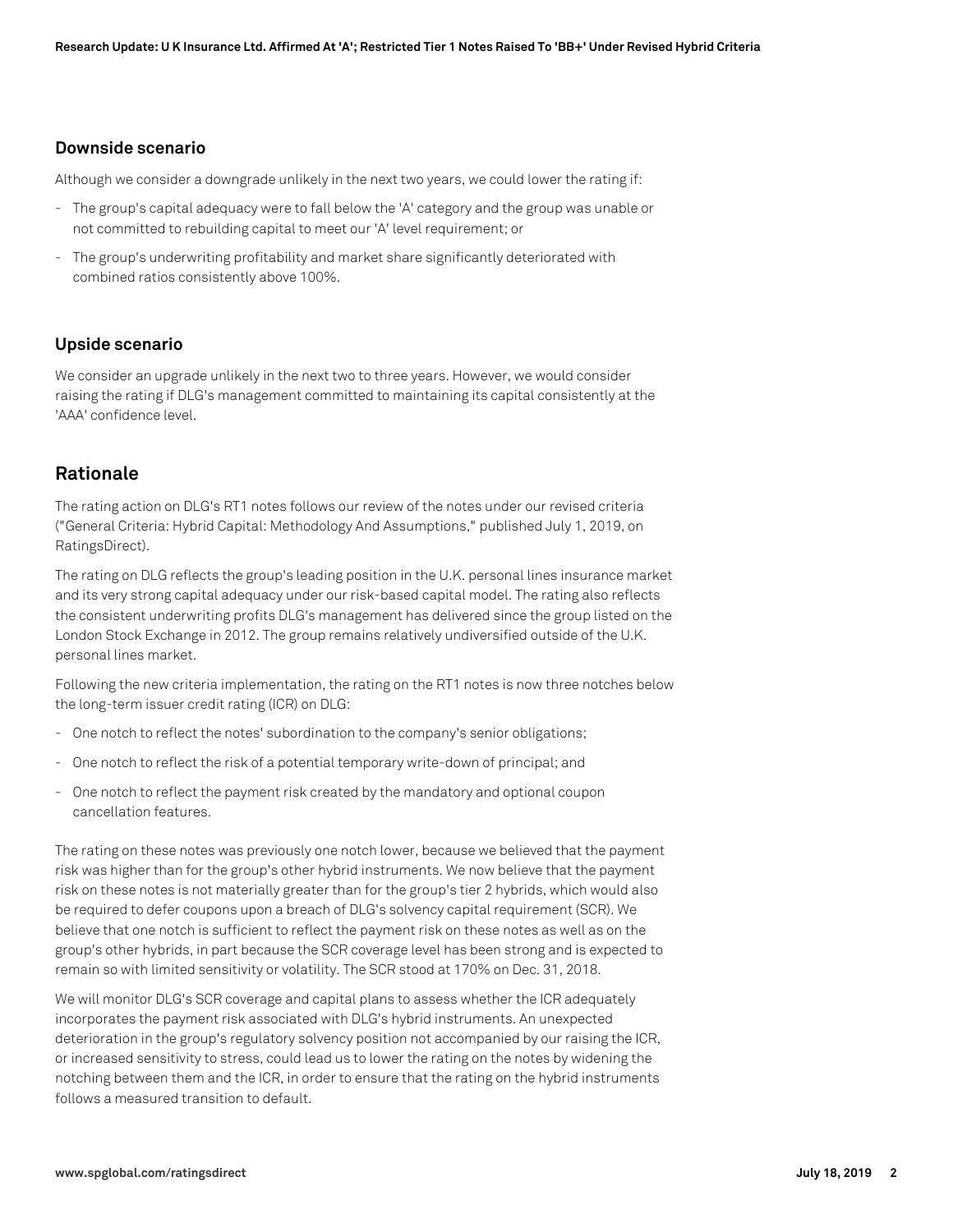## **Ratings Score Snapshot**

| <b>Business Risk Profile</b>     | <b>Strong</b>      |
|----------------------------------|--------------------|
| Competitive position             | Strong             |
| <b>IICRA</b>                     | Intermediate risk  |
| <b>Financial Risk Profile</b>    | <b>Very Strong</b> |
| Capital and earnings             | Very Strong        |
| Risk exposure                    | Moderately low     |
| Funding structure                | Neutral            |
| Anchor*                          | a                  |
| <b>Modifiers</b>                 |                    |
| Governance                       | Neutral            |
| Liquidity                        | Exceptional        |
| Comparable ratings analysis      | 0                  |
| <b>Financial Strength Rating</b> | A                  |

\*This is influenced by DLG's concentration in one country (the U.K.) compared with its more geographically diverse 'A+' rated peers.

## **Related Criteria**

- Criteria | Insurance | General: Insurers Rating Methodology, July 1, 2019
- General Criteria: Group Rating Methodology, July 1, 2019
- General Criteria: Hybrid Capital: Methodology And Assumptions, July 1, 2019
- General Criteria: Guarantee Criteria, Oct. 21, 2016
- General Criteria: Principles For Rating Debt Issues Based On Imputed Promises, Dec. 19, 2014
- Criteria | Insurance | Property/Casualty: Assessing Property/Casualty Insurers' Loss Reserves, Nov. 26, 2013
- Criteria | Insurance | General: Refined Methodology And Assumptions For Analyzing Insurer Capital Adequacy Using The Risk-Based Insurance Capital Model, June 7, 2010
- General Criteria: Use Of CreditWatch And Outlooks, Sept. 14, 2009

## **Ratings List**

| Upgraded                        |     |      |  |
|---------------------------------|-----|------|--|
|                                 | Т٥  | From |  |
| Direct Line Insurance Group PLC |     |      |  |
| Subordinated                    | RR+ | RR   |  |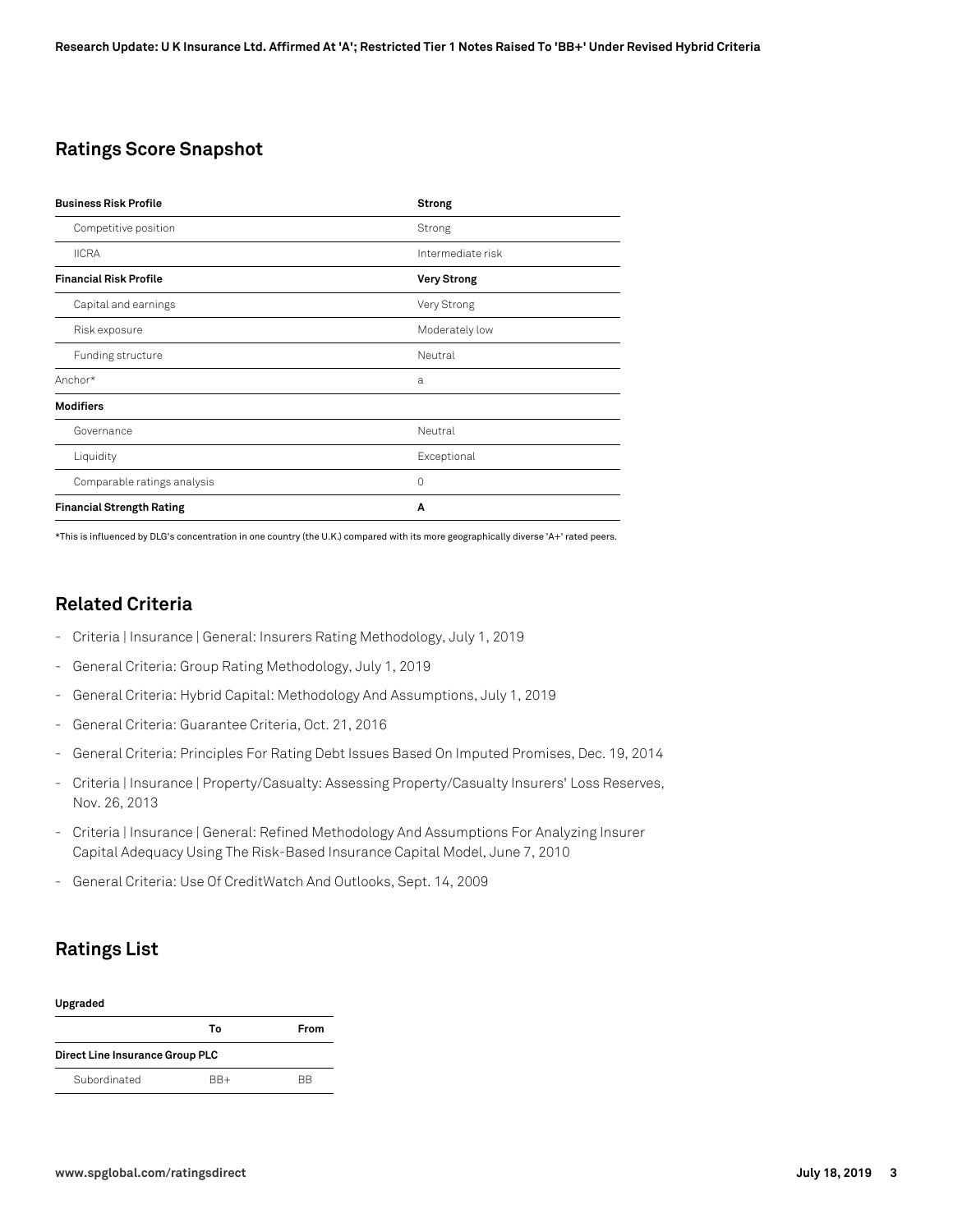#### **Ratings Affirmed**

| Direct Line Insurance Group PLC  |                |  |
|----------------------------------|----------------|--|
| <b>Issuer Credit Rating</b>      |                |  |
| Local Currency                   | BBB+/Stable/-- |  |
| Junior Subordinated*             | BBB+           |  |
| U K Insurance Ltd.               |                |  |
| Issuer Credit Rating             |                |  |
| Local Currency                   | A/Stable/--    |  |
| <b>Financial Strength Rating</b> |                |  |
| Local Currency                   | A/Stable/--    |  |

#### \*Guaranteed by U K Insurance Ltd.

Certain terms used in this report, particularly certain adjectives used to express our view on rating relevant factors, have specific meanings ascribed to them in our criteria, and should therefore be read in conjunction with such criteria. Please see Ratings Criteria at www.standardandpoors.com for further information. Complete ratings information is available to subscribers of RatingsDirect at www.capitaliq.com. All ratings affected by this rating action can be found on S&P Global Ratings' public website at www.standardandpoors.com. Use the Ratings search box located in the left column. Alternatively, call one of the following S&P Global Ratings numbers: Client Support Europe (44) 20-7176-7176; London Press Office (44) 20-7176-3605; Paris (33) 1-4420-6708; Frankfurt (49) 69-33-999-225; Stockholm (46) 8-440-5914; or Moscow 7 (495) 783-4009.